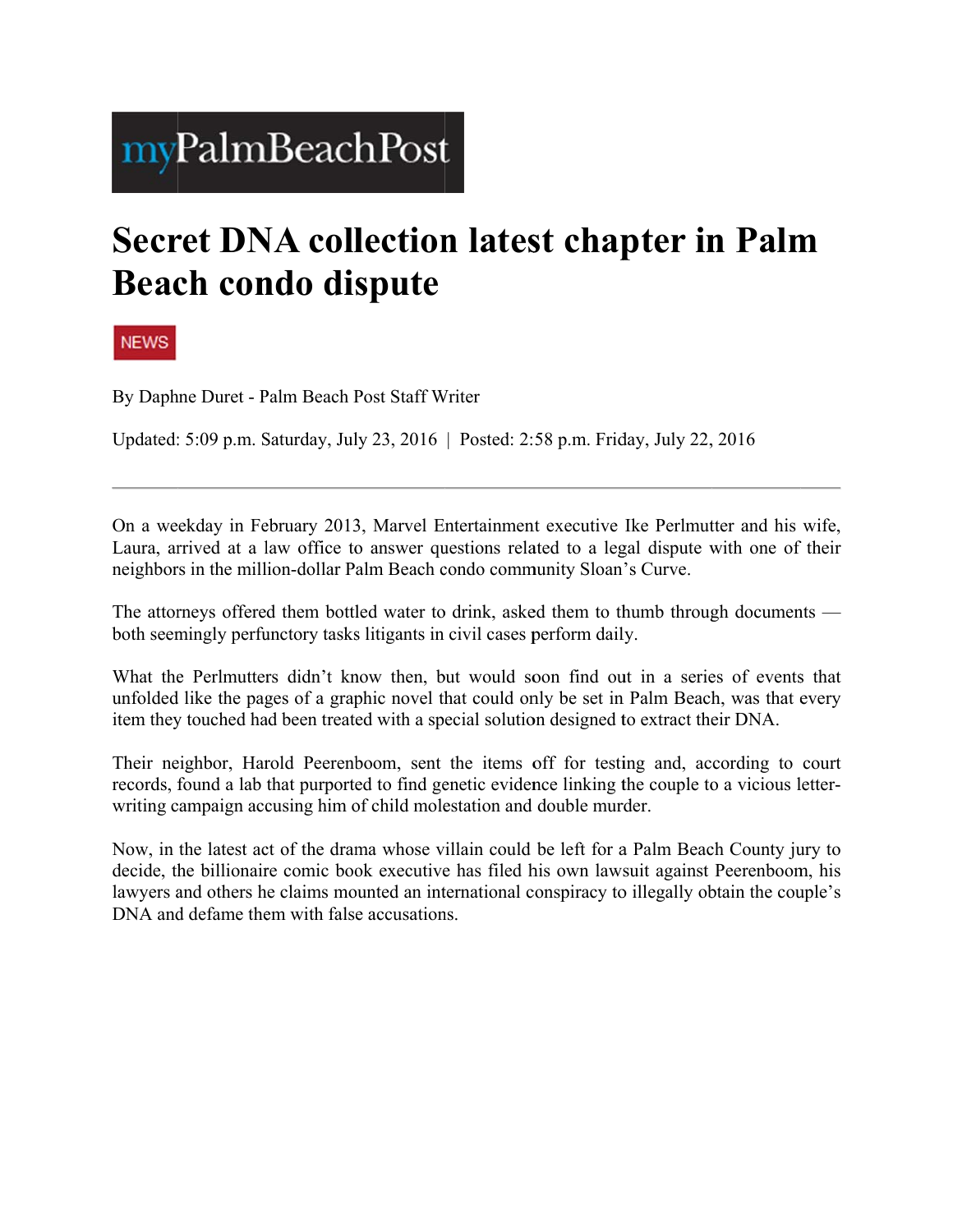

SLOAN'S CURVE CONDOS AT 2100 S. OCEAN BLVD., PALM BEACH.

Famed attorney Roy Black, whose usual work includes fighting to keep such celebrities as Justin Bieber and such well-heeled clients as Wellington polo mogul John Goodman out of criminal trouble, has made a foray into civil court — first to defend Perlmutter and more recently to file a counterclaim on his behalf.

"Although Peerenboom purports to have provided even-handed and unbiased assistance to law enforcement officials in connection with their efforts to identify the culprit responsible for the alleged letter-writing campaign, Peerenboom has betrayed the public trust for his own pecuniary gain," Black wrote in the suit.

As of Friday, Peerenboom's attorneys had yet to file a response in court but in an email called the accusations in the courterclaim "defamatory, mean-spirited" and meritless. Through the years, Peerenboom has made plenty of accusations of his own in the case that appears to have all started with a series of social snubs sparked by a disagreement about the direction of the condo community's offering of tennis lessons.

Peerenboom, a Canadian businessman and political figure so well-connected that the nation's prime minister was one of his bedside visitors when he had surgery years ago, found himself in the minority at Sloan's Curve when he wanted to entertain the possibility of hiring a new director of the community's tennis program.

Tennis pro Karen Donnelly had been in charge of the program since 1993, and Perlmutter and others wanted her to stay.

Tensions boiled over and resulted in at least three lawsuits dating to 2011. In January 2013, Peerenboom sued the Perlmutters, Donnelly and fellow Sloan's Curve resident Stephen Raphael, saying that they brought a false lawsuit against him to ward off his efforts to change the program. He also claimed, among other things, that Laura Perlmutter "ostracized" Peerenboom's wife "by excluding her from social events, including a long-standing social card game at a nearby country club."

And then came the claims that someone – Perlmutter, Peerenboom said he believes – started a 1,300-plus letter campaign to friends, family, neighbors and colleagues, accusing the Canadian business executive of various criminal acts.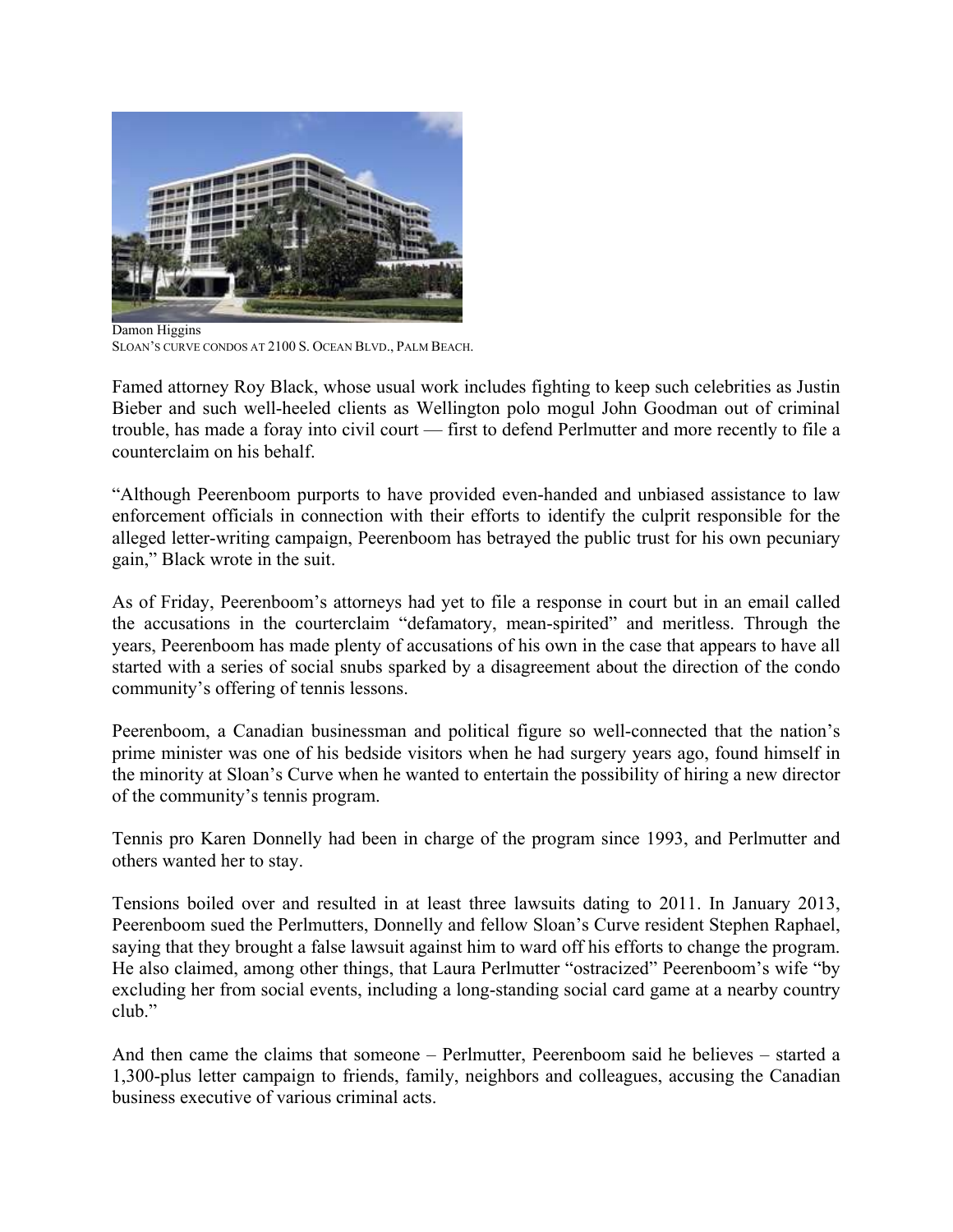The letters claim that Peerenboom was a pedophile and that he was behind the murder of a couple in Hallandale Beach. There were also letters to prison inmates encouraging them to see Peerenboom on Palm Beach when they were released, court records allege.

In hopes of helping police solve these crimes, Peerenboom said, he enlisted the services of private investigators, including one from a DNA lab who Peerenboom said suggested collecting the Perlmutters' water bottles when they came in for depositions in another one of the lawsuits.

Peerenboom says he only found out shortly before the depositions that the investigator treated sheets of paper the couple would handle in their interview with a special material that would collect their genetic material.

They collected evidence from items the Perlmutters handled and sent it for testing. Experts at one of the labs reported that Laura Perlmutter's DNA was a "match" to one of the envelopes of the letters in the writing campaign, but to date have not produced the DNA analysis. Peerenboom's camp also reportedly destroyed all the original copies of the letters.

But the biggest problem? According to Florida law, it is a crime to obtain someone's DNA without their knowledge.

That issue is what brought the fight into Palm Beach Circuit Judge Meenu Sasser's courtroom this year, when Perlmutter's lawyers tried to compel the testimony of Peerenboom lawyer William Douberley.

Perlmutter wanted Doublerley to answer questions about discussions he had with Peerenboom about the DNA collection, but Douberly in a 2015 deposition asserted his fifth amendment right against self-incrimination, and Peerenboom said his now former attorney should be exempt from answering the question because of attorney-client privilege.

"A person who knows or believes he is committing a crime does not do what Harold Peerenboom did," his attorney Marc Kasowitz said in court records, adding simply: "If he had thought he was committing or planning to commit a crime, he would not have told police about it."

Peerenboom testified in the hearing that he only became aware of the state statute against DNA collection in April 2013, months after the depositions.

Sasser, in a ruling on the matter issued July 1, sided with Perlmutter. That means, that Doublerley has to answer questions about his conversation with Peerenboom that would otherwise be protected by attorney-client privilege. Her 22-page ruling was a scathing rebuke of Peerenboom, whose testimony at the hearing she found incredible.

Sasser, in her ruling, said Peerenboom admitted in his testimony that he has gone through the trash of other Sloane's Curve residents in attempts to obtain DNA evidence, but said it was his lawyer's idea to collect the DNA from the Perlmutters in the deposition.